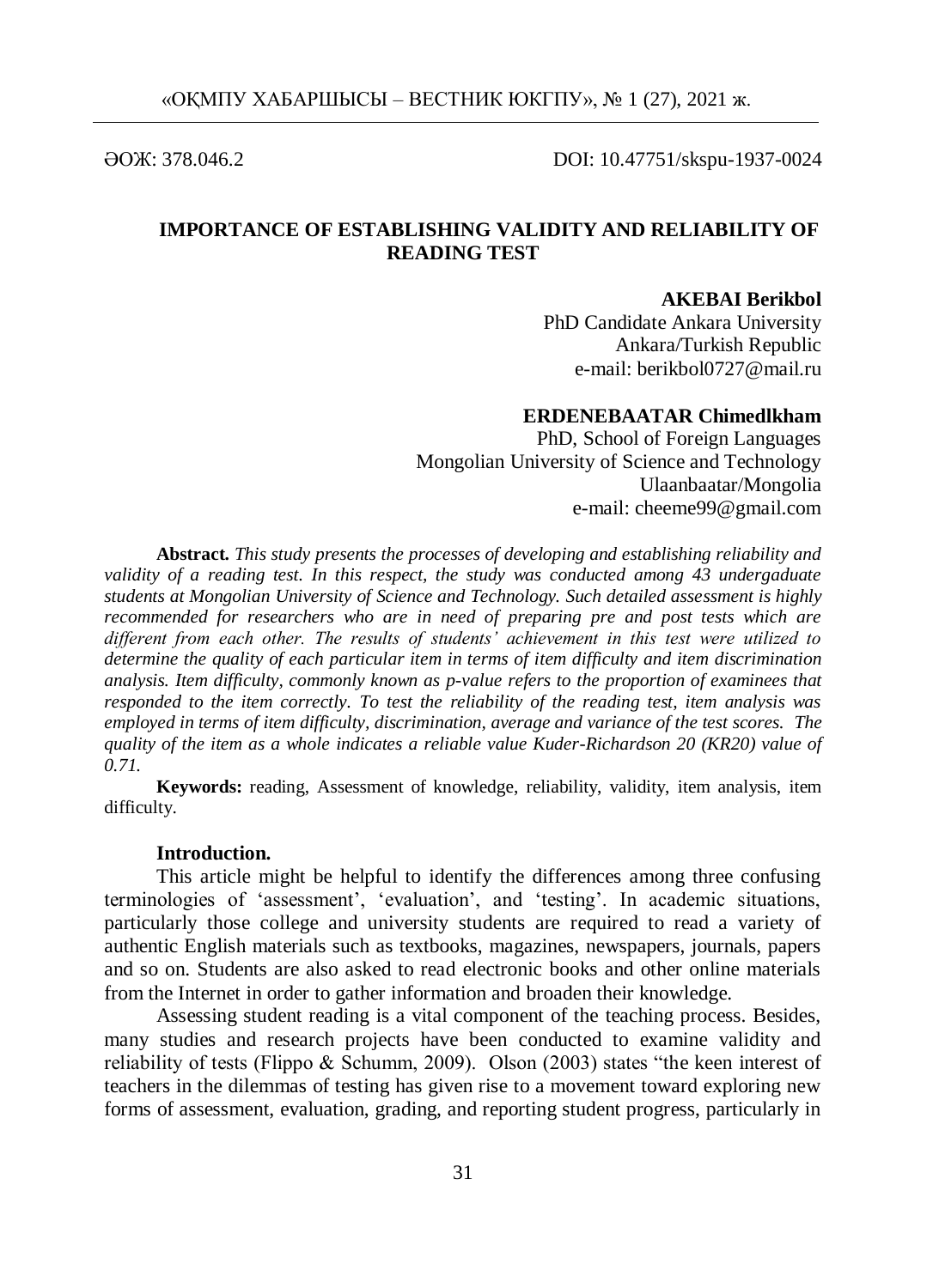the areas of reading" (p.323). According to Olson (2003), the term "assessment" refers to the deliberate use of many methods to gather evidence that the reader or writer is meeting his learning goals. As assessment is an ongoing part of instruction, it goes beyond response to offer feedback to both students and teachers about how reading is transmuting or how the learner is progressing. Similarly, Valencia (1990) defined assessment as a continuous and ongoing process. By observing and collecting information continuously, teachers can send a message to students, parents, and administrators that learning is never completed; instead, it is developing, and changing. According to McMillan (2004), assessment refers to the entire process of measurement, evaluation, and finally, use of the information by teachers and students. As identified by Noda (2003), assessment requires administering examinations to learn about the students" performances along with observing them in the classroom activities; however, evaluation has nothing to do with formal examinations since it deals with the students' performances in the classroom during the activities. On the other hand, testing requires administering specifically prepared examinations and is not interested in students" performances in the activities.

Regarding these definitions, assessment is a process that teachers engage in to determine what students know and are able to know and its rich data can inform and provide feedback about how to improve achievement and can be used to construct the criteria or benchmark for evaluation.

## *Reliability*

Noda (2003) indicates reliability as a crucial element of standardized testing and points out that test-taker receive almost the same mark when they are delivered a reliable test for multiple times. This implies that if a reading test is reliable then the tester is sure that the test is consistent and test-takers perform almost the same at all times the test is delivered. If a group of test-takers perform much better or much worse in any test when compared with their previous scores on similar tests, then such a test cannot be regarded as reliable. The most common ways of assessing reliability is measuring 'stability or test-retest', 'alternate form' (Kaplan & Saccuzzo, 2001), 'internal consistency – Alpha' (Aiken, 2003), and 'interrater reliability or interrater objectivity" (Goodwin, 2001). To provide reliability, test-takers are required to use test techniques which are familiar to the test-takers; otherwise failure may occur as a result of unfamiliarity with the question types which results in an unreliable test.

## **Methodology**

## Participants of the study

Usually, it is too costly and time-consuming to collect data for all members of an actual population of interest, and therefore researchers usually collect data for a relatively small sample and use the result from that sample to make inferences about attitudes in a larger population (Warner, 2008, p. 3). In order to choose the participants for the study, the researcher used convenience sampling. A convenience sampling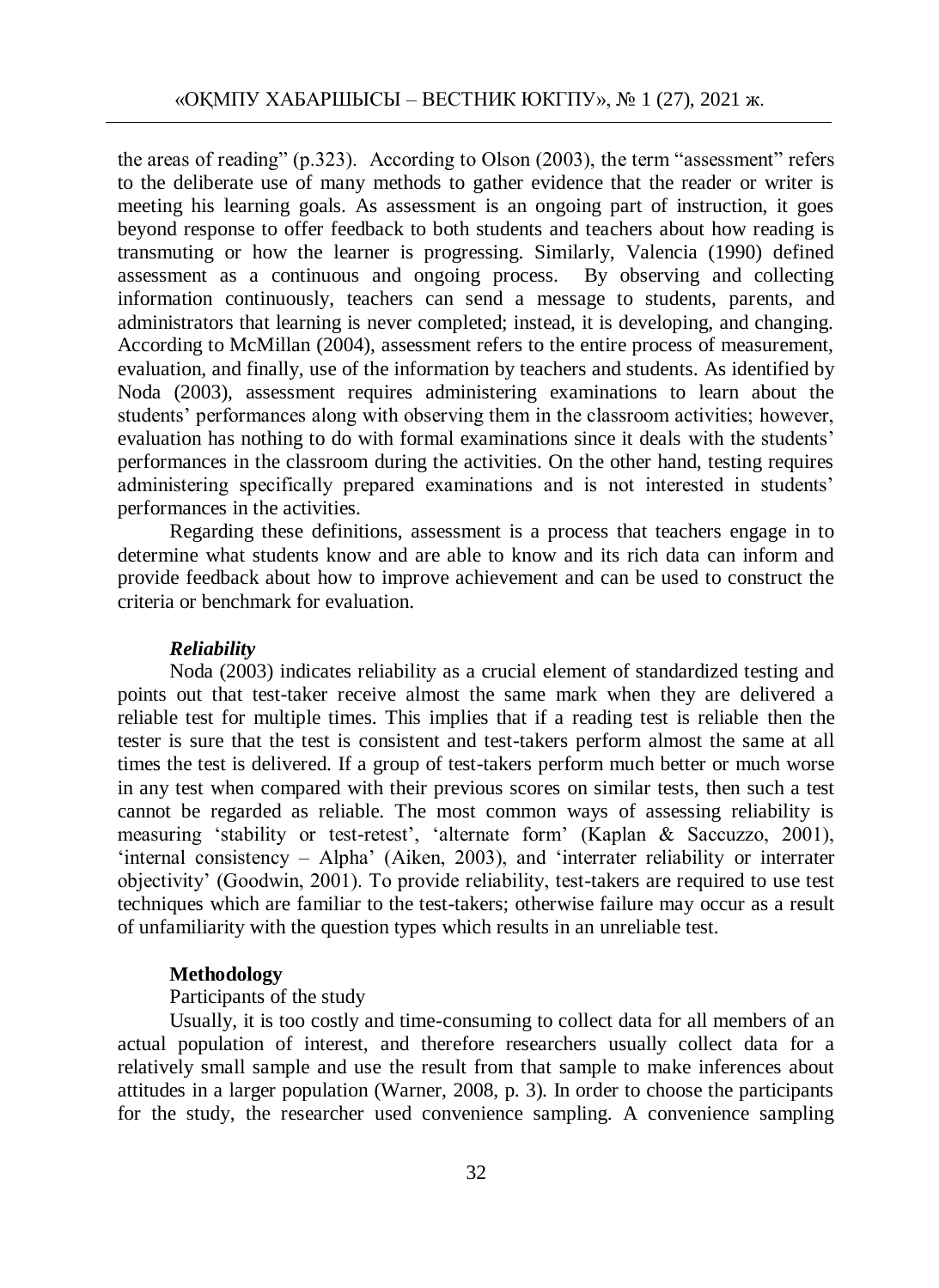consists of participants who are readily available to the researcher (Warner, 2008). Total 43 students participated in the study from the Department of Civil Engineering and Architecture who study in the academic year of 2018-2019.

## *Instrument*

Reading part of Cambridge Preliminary English Test (PET) was conducted to check reliability scores of reading comprehension test for the study and to determine whether the reading comprehension test and the reading texts for the study would be appropriate in length, degree of difficulty, and content. The PET reading test was prepared by Cambridge ESOL Examination. PET is an English exam at intermediate level and reading texts are prepared for the level at B1 in the Common European Framework of Reference for Languages (CEFR). It consists of 3 parts which include in total 20 questions. CEFR guideline was used to describe achievements of the participants.

Instructional Assessment Resources (IAR 2011) believes that "an item analysis involves many statistics that can provide useful information for improving the quality and accuracy of multiple-choice. The quality of each item was analyzed to evaluate the quality of each item in terms of item difficulty and item discrimination. Item difficulty is basically the proportion of students who responded correctly to an item. In the meantime, item discrimination is a measurement to differentiate between the performance of students in the high score group and those in the low score group.

## **Result**

 $T_1$  1 1 1 1

## *Item Difficulty*

The results of students" achievement in this test were utilized to determine the quality of each particular item in terms of item difficulty and item discrimination analysis. Item difficulty, commonly known as *p*-value refers to the proportion of examinees that responded to the item correctly.

To administer item analysis process, first the participants" answers were marked by the researcher and formulized on the Excel spreadsheet. Each correct answer was given one point and zero for each wrong answer. As a result, the average of difficulty was 80.7%. (Table 1)

To calculate *item difficulty* the number of all answers were added and sum was divided by total test-takers. (Table 1)

| rabie i                                  |                 |                            |  |  |
|------------------------------------------|-----------------|----------------------------|--|--|
| <b>Item Analysis of the Reading Test</b> |                 |                            |  |  |
| <b>Items</b>                             | (p)             | (r)                        |  |  |
|                                          | Item Difficulty | <b>Item Discrimination</b> |  |  |
| Item 1                                   |                 | 0.00                       |  |  |
| Item 2                                   |                 | 0.31                       |  |  |
| Item 3                                   | 0 93            | 0.15                       |  |  |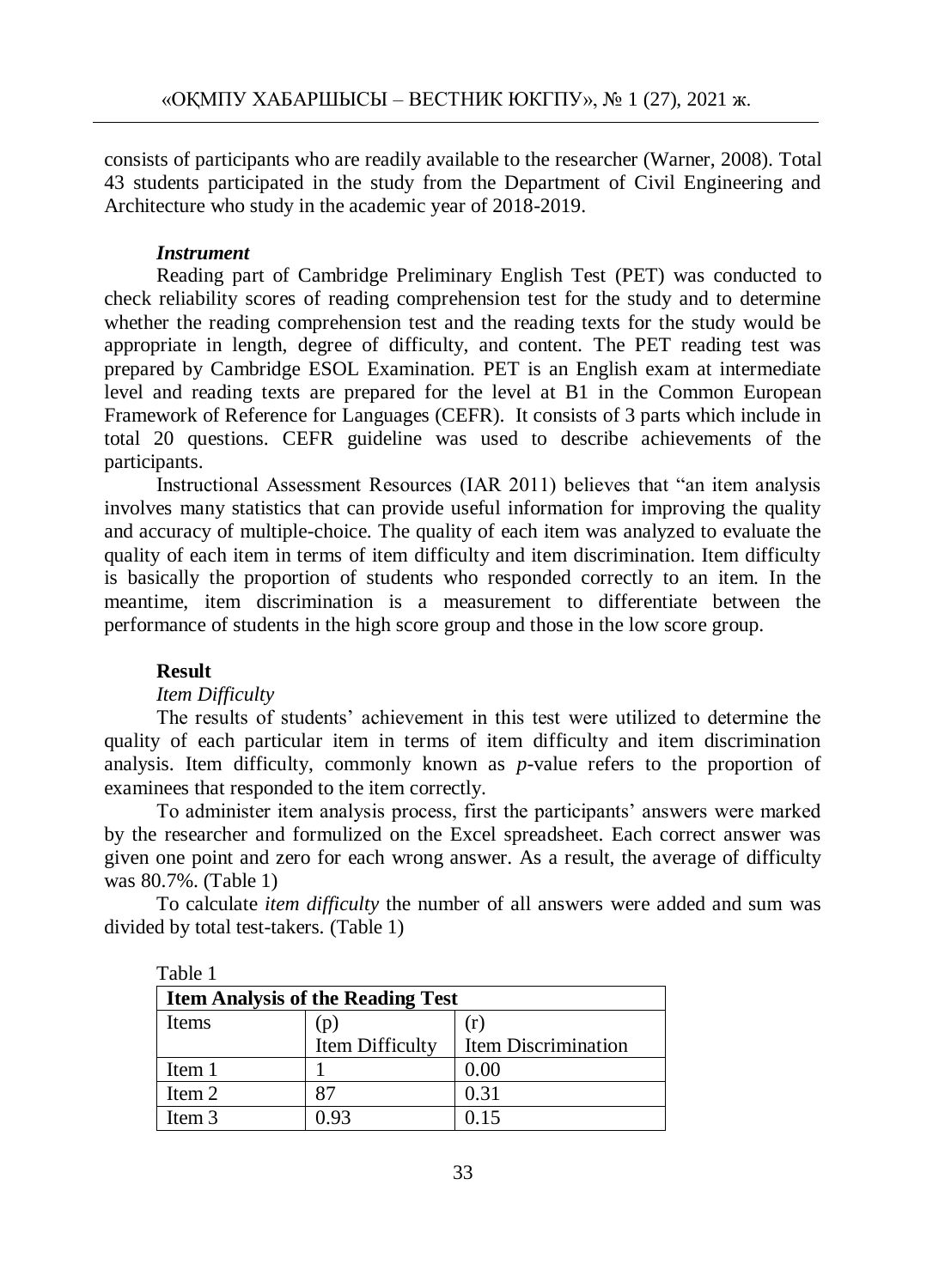| Item 4  | 1    | 0.00 |
|---------|------|------|
| Item 5  | 0.61 | 0.08 |
| Item 6  | 0.77 | 0.54 |
| Item 7  | 0.63 | 0.54 |
| Item 8  | 0.79 | 0.46 |
| Item 9  | 0.87 | 0.38 |
| Item 10 | 0.75 | 0.38 |
| Item 11 | 0.87 | 0.46 |
| Item 12 | 0.83 | 0.31 |
| Item 13 | 0.81 | 0.38 |
| Item 14 | 0.81 | 0.46 |
| Item 15 | 0.46 | 0.69 |
| Item 16 | 0.69 | 0.54 |
| Item 17 | 0.87 | 0.15 |
| Item 18 | 0.71 | 0.54 |
| Item 19 | 0.85 | 0.38 |
| Item 20 | 0.91 | 0.31 |

## *Item discrimination*

This paper stresses for utilization of discrimination coefficient considering 43 students with the intention that every single person's performance was taken into consideration. The discrimination coefficient, the Pearson *r,* for each item was computed using Statistical Package for the Social Sciences (SPSS) version 23 The Pearson, *r* coefficient ranges between -1 and 1. Parallel to the discrimination index, a higher value indicates a powerful discrimination power of the respective test. A highly discriminating item reveals that students with high score got the item right and students with low score answer the item incorrectly. Items with negative values should be rejected for the reason that negative value reflects the opposite effects of discriminating power for that particular item.

#### *Reliability of the reading test.*

The reliability was computed in Kuder and Richardson Formula 20 and Cronbach"s alpha.

Kuder-Richardson 20, a formula which is based on item difficulty was used to analyse internal consistency of section A in the string instrument comprehensive test. The value of KR20 range between 0 to 1. The closer the value to 1 the better the internal consistency. The KR20 formula is commonly used to measure the reliability of achievement test with dichotomous choices. According to Fraenkel and Wallen, researcher should attempt to generate a KR20 reliability coefficient of .70 and above to acquire reliable score.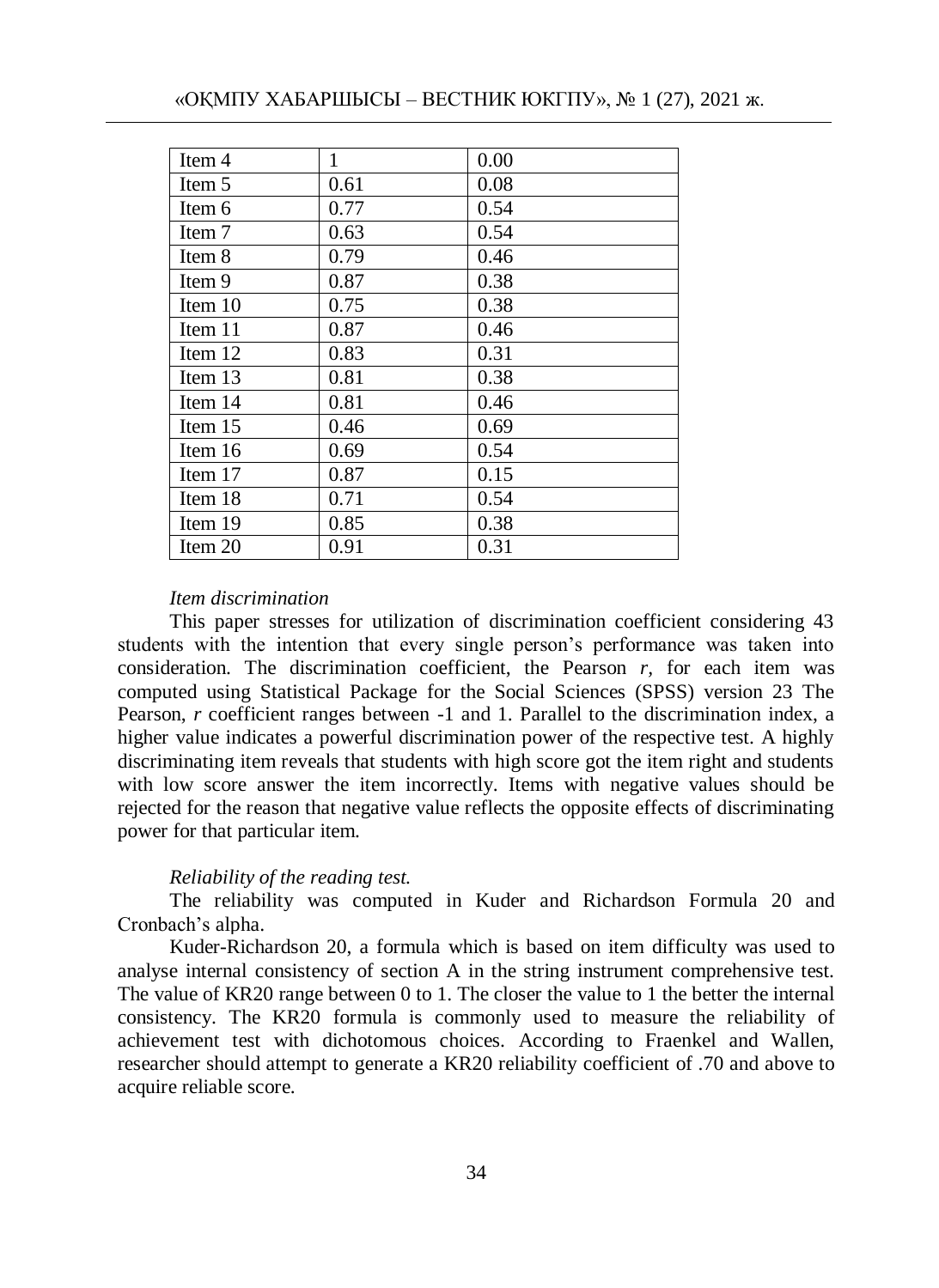To test the reliability of the reading test, item analysis was employed in terms of item difficulty, discrimination, average and variance of the test scores. The quality of the item as a whole indicates a reliable value Kuder-Richardson 20 (KR20) value of 0.71. (Table 2)

Table 2 provides the results obtained from the analysis of student comprehensive test score.

Table 2

| <b>Descriptive Statistics</b> |      |
|-------------------------------|------|
| N (total number of students)  | 49   |
| Mean                          | 80.7 |
| <b>Standard Deviation</b>     | 2.89 |

Reliability analysis revealed a Cronbach's alpha score  $\alpha = 0.710$  over 20 items in the reading test.

### **Conclusion**

This paper includes information about establishing the reliability and validity of a reading test, as well as a description of the development procedure of the test. After such detailed validity and reliability analyses, it might be possible to report about a reading test"s restrictions, such as readability of the texts, what grades the test is appropriate for, and the how discriminative the questions in the test are. The study aimed at describing the process of establishing validity and reliability of a reading test in detail with the intention of providing valuable information about multiple assessment criteria both to teachers of reading who rely on reading tests to determine reading skills of their students and researchers who are in need of reliable reading assessment tools for their pre and post tests. Establishing such validity and reliability analyses might also be beneficial for testers as they depend on assessment tools for making decisions about the candidates.

In order to offer any opinions about the quality of a reading test, some assessment criteria are supposed to be administered. Assessing any reading test with just a single criterion may not hinder realistic results. Therefore, evaluating reading tests in terms of multiple factors may assist teachers, researchers, and testers to decide for themselves which reading test is most appropriate for their particular needs. The general tendency to assess a reading test is dealing with its validity and also reliability. Such an assessment requires reading tests which are free of bias and distortion. However, such analyses do not necessarily reveal exact difficulty of the texts in the test as reliability focuses on question items rather than the texts in the test. In addition , calculating readability also gives an idea about the difficulty of a text. Nevertheless, readability analyses can also be considered superficial as they merely deal with either word or sentence lengths. Therefore, vocabulary frequency analysis may assist testers to assess their texts more deeply.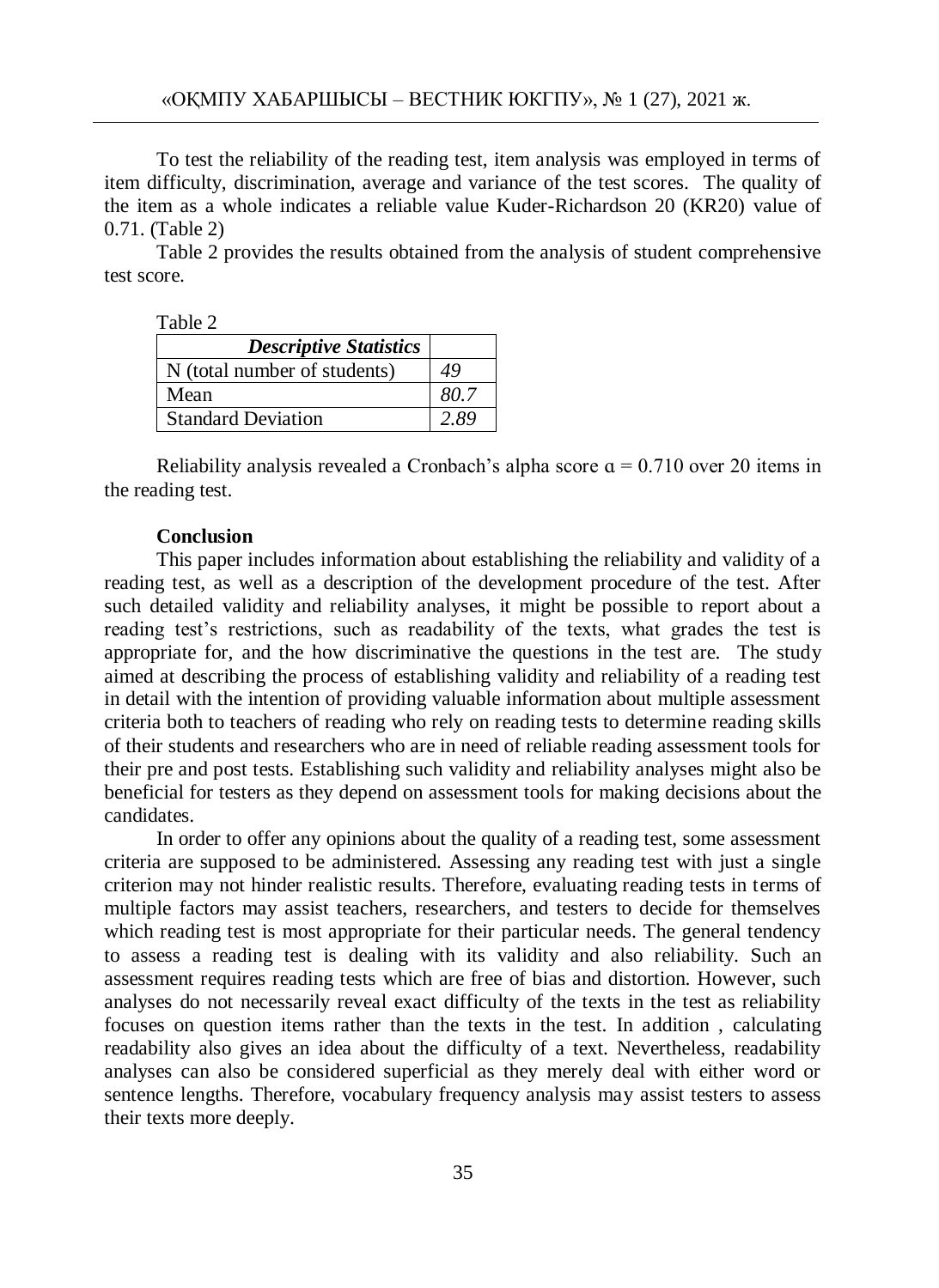### **Implications**

Such detailed assessment of a reading test in terms of its validity and reliability is highly recommended for researchers who are in need of preparing pre and post tests for experimental studies. Then, they will be able to administer pre and post tests which are both different from and identical to each other. However, it might be very tiring for reading teachers to administer such detailed analysis for their reading tests. Due to their profession, researchers might be aware of the importance of establishing validity and reliability for their reading tests; however, this may not be the case for teachers as their principal goal is teaching rather than researching. Nevertheless, teachers should also be encouraged to use valid and reliable tests to assess their students" reading skills. It might be beneficial to assist reading teachers at any grade to achieve this goal.

## **References**

Aiken, L. R. (2003). *Psychological testing and assessment* (11th ed.). Boston: Allyn and Bacon.

Flippo, R.F., & Schumm, J. (2009). Reading test. *Handbook of College Reading and Study Strategy Research.* 408-464.

Goodwin, L. D. (2001). Interrater agreement and reliability. *Measurement in Psychical Education and Exercises Science*, 5, 13-14.

Kaplan, R. M., & Saccuzzo, D. P. (2001). *Psychological testing: Principle, applications and issues* (5th ed.). Belmont, CA: Wadsworth

McMillan, J. (2004). *Educational research: Fundamentals for the consumer*. New York: Longman.

Instructional Assessment Resources. (2011). *Item Analysis. Retrieved November 9, 2013 from University of Texas at Austin.*

Noda, M. (2003). Evaluation in reading. In H. Nara & M. Noda (Eds.), Acts of reading: Exploring connections in pedagogy of Japanese (pp. 197-222). Honolulu: University of Hawai"i Press.

Olson.C.B. (2003). *The reading/writing connection: Strategies for teaching and learning in the secondary Classsroom*. New York: Allin &Bacon/ Longman Printing.

Valencia, S. (1990). A portfolio approach to classroom reading assessment: The whys, whats, and hows. *The Reading Teacher*, 43, 338-340.

Warner, R. (2008). *Applied Statistics*. London: Sage Publication.

### **Оқу тестінің негізділігі мен сенімділігін орнатудың маңыздылығы**

#### **ӘКЕБАЙ Берікбол**

Анкара университетінің PhD докторанты Анкара/Түркия Республикасы

### **ЕРДЕНАБААТАР Чимэдлхам**

PhD докторы, Моңғолия Ғылым және Технология